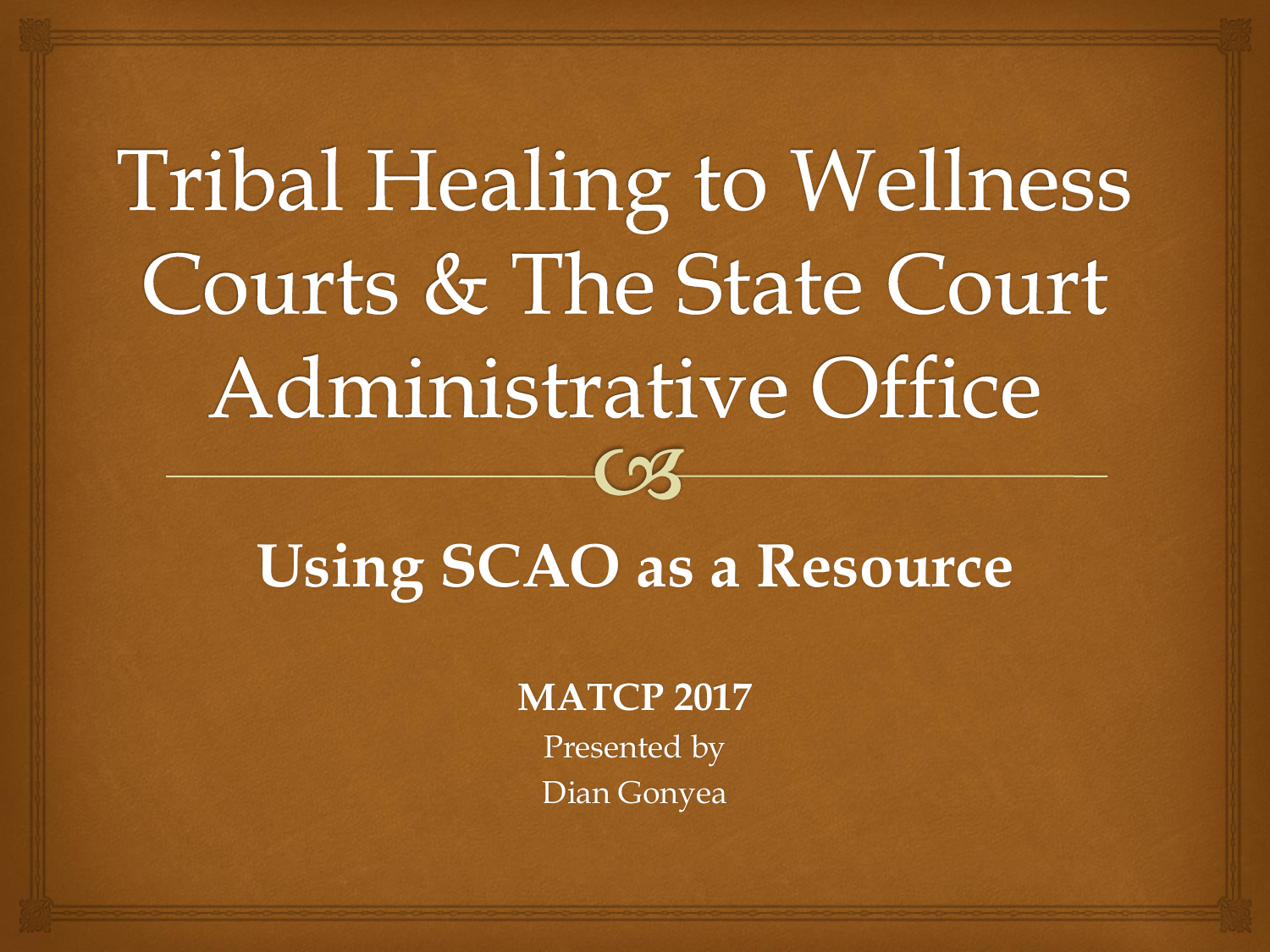#### $C<sub>3</sub>$ os SCAO / PSC Resources on Website Q DCCMIS & DCAS PSC Training Calendar os Site Visit Process a Ignition Interlock

Today's Topics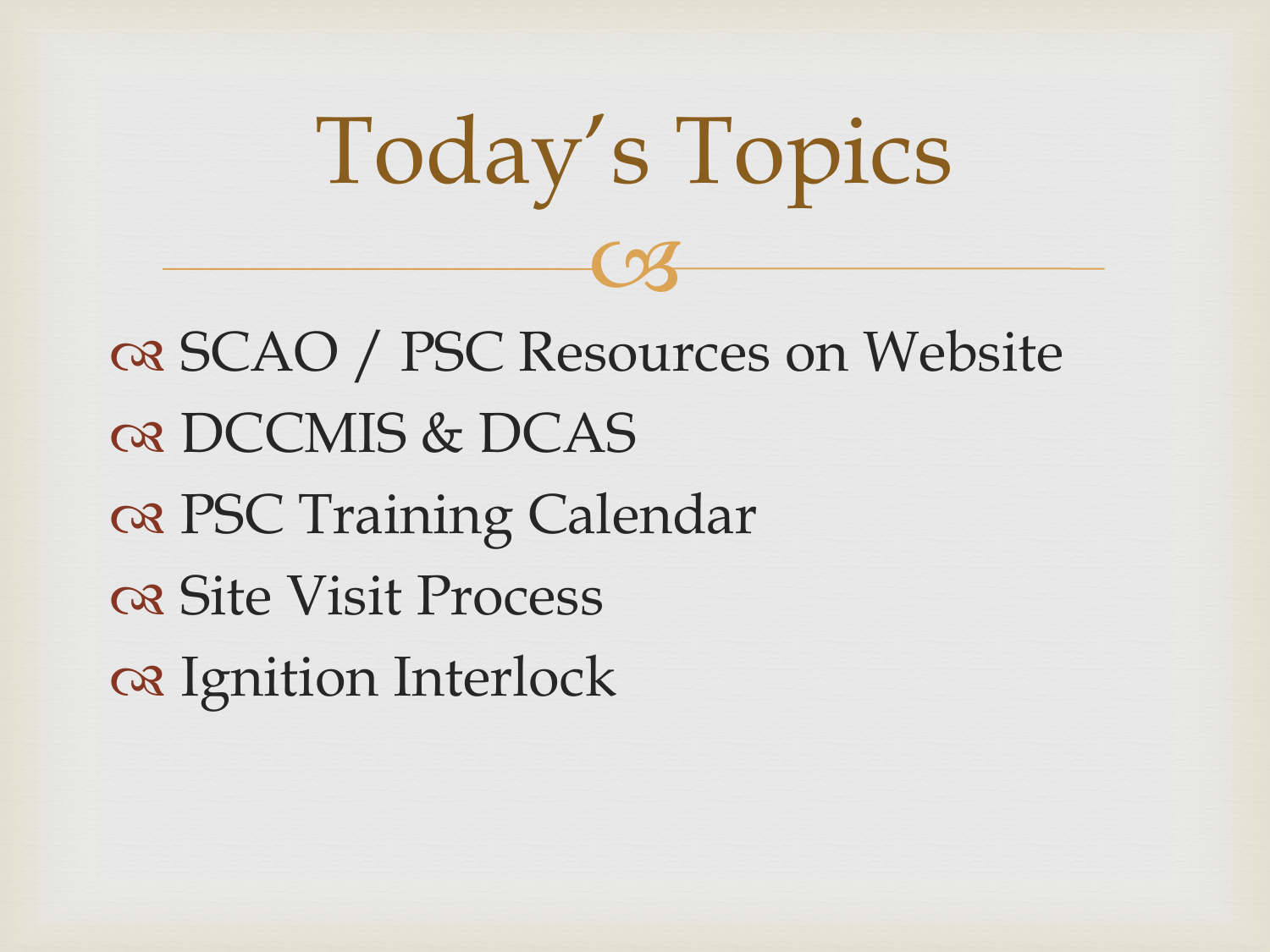# Michigan's PSCs

 $C<sub>3</sub>$ 

 120 drug/sobriety courts  $\alpha$  **25 VTCs** os 32 MHCs  $\infty$  6 Tribal Healing to Wellness Courts = 8 programs *Rich in resources through funding!*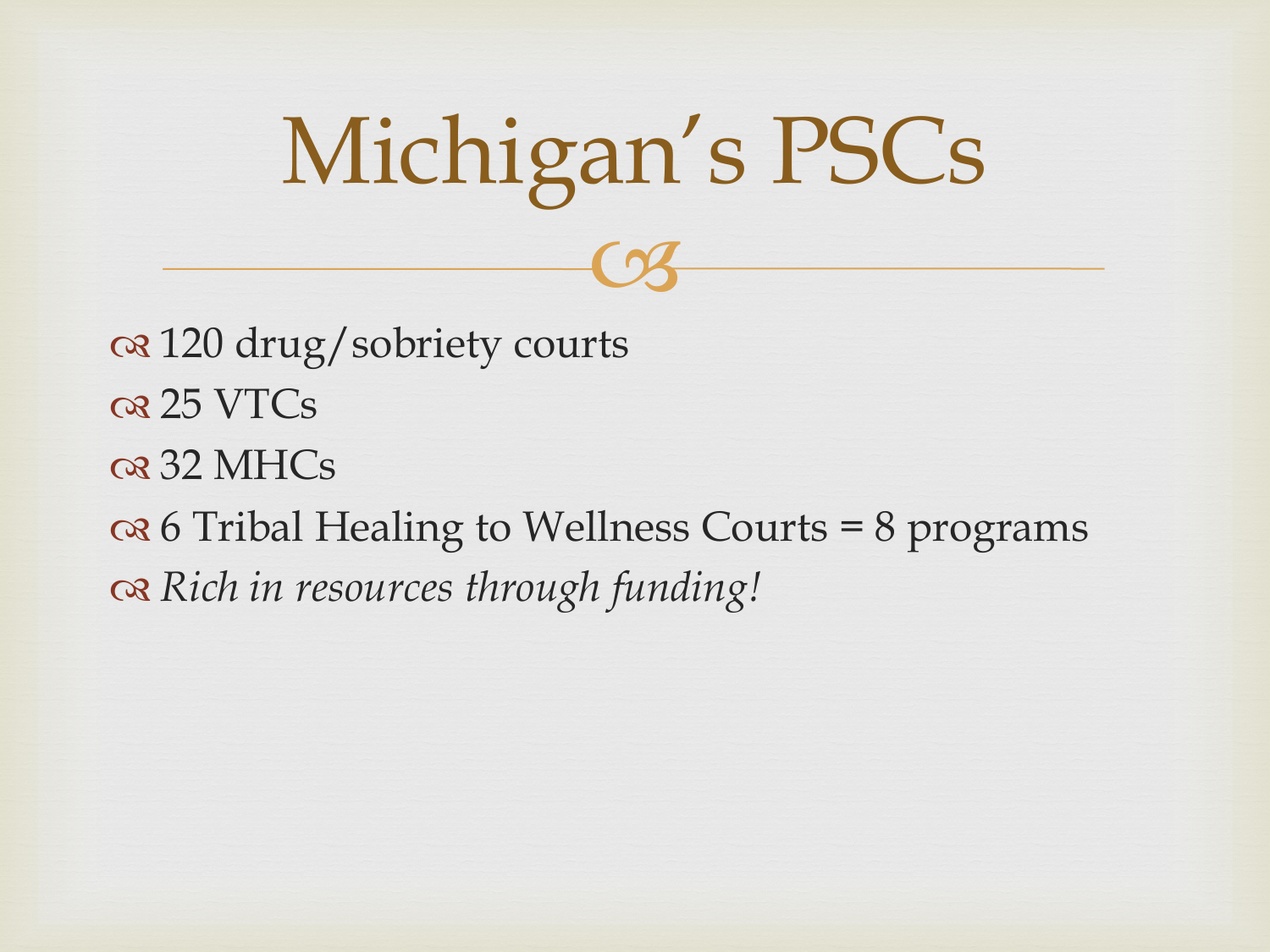### SCAO's Website

 $C<sub>3</sub>$ 

 "One Court of Justice" <http://courts.mi.gov/Pages/default.aspx> Administration – Trial Court Administration Operations and Performance Problem-Solving Courts **[http://courts.mi.gov/Administration/admin/op/problem](http://courts.mi.gov/Administration/admin/op/problem-solving-courts/Pages/default.aspx)solving-courts/Pages/default.aspx**

- Recidivism Methodology
- PSC Annual Report
- o<sub>8</sub> Webcasts
- PSC Team Contact Information
- of Official List of PSCs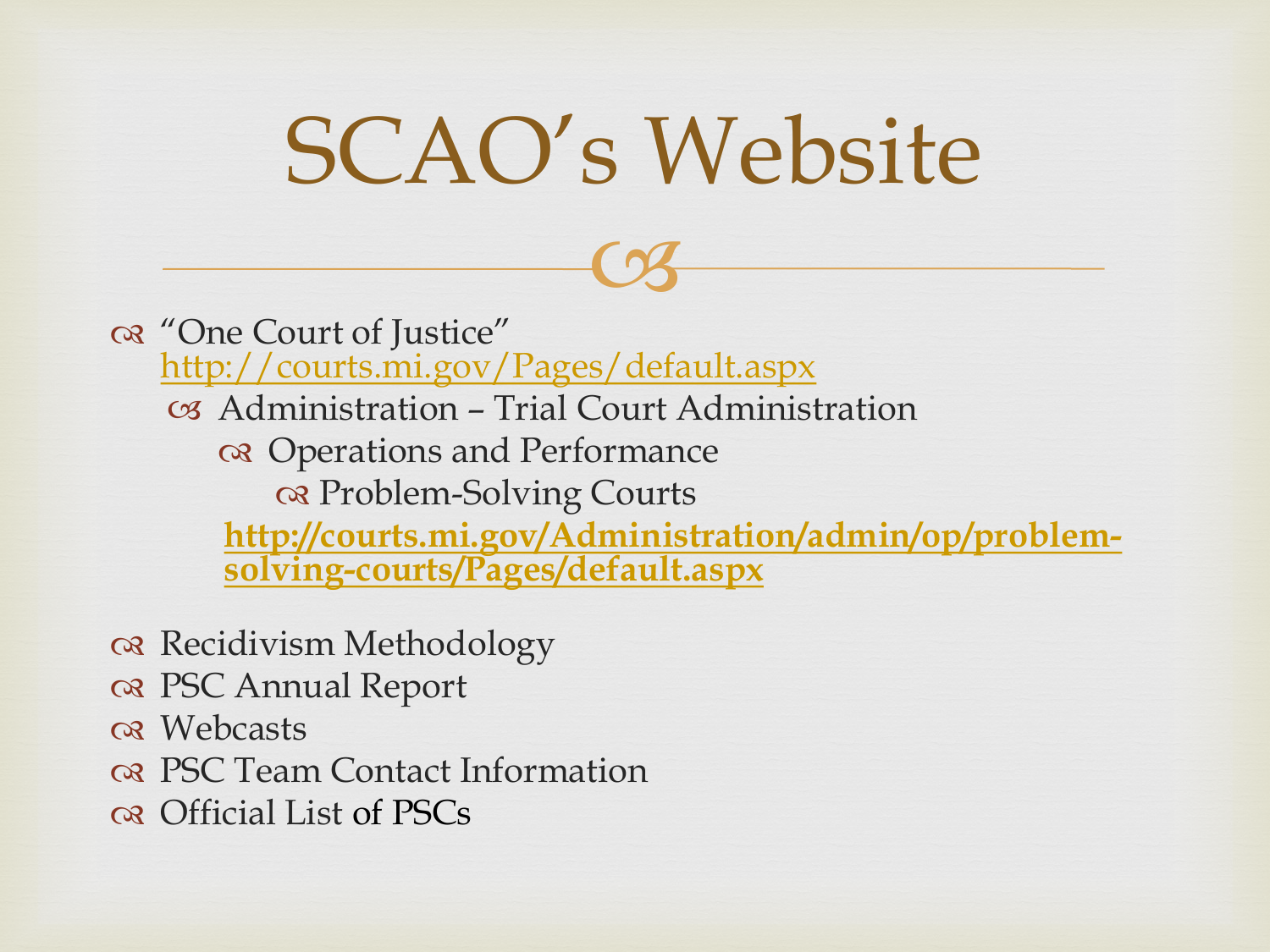### $\overline{\text{CS}}$ DCCMIS PSC Data Collection

 Advanced Computer Technologies (ACT) Drug Court Case Management Information System (DCCMIS) & Drug Court Analysis System (DCAS) Data Repository – individual and aggregate data Data is Statutorily Required Key Component #8 and Best Practices Courts use system to report program outcomes Annual Report to our Legislature Many hands-on free trainings on DCCMIS and DCAS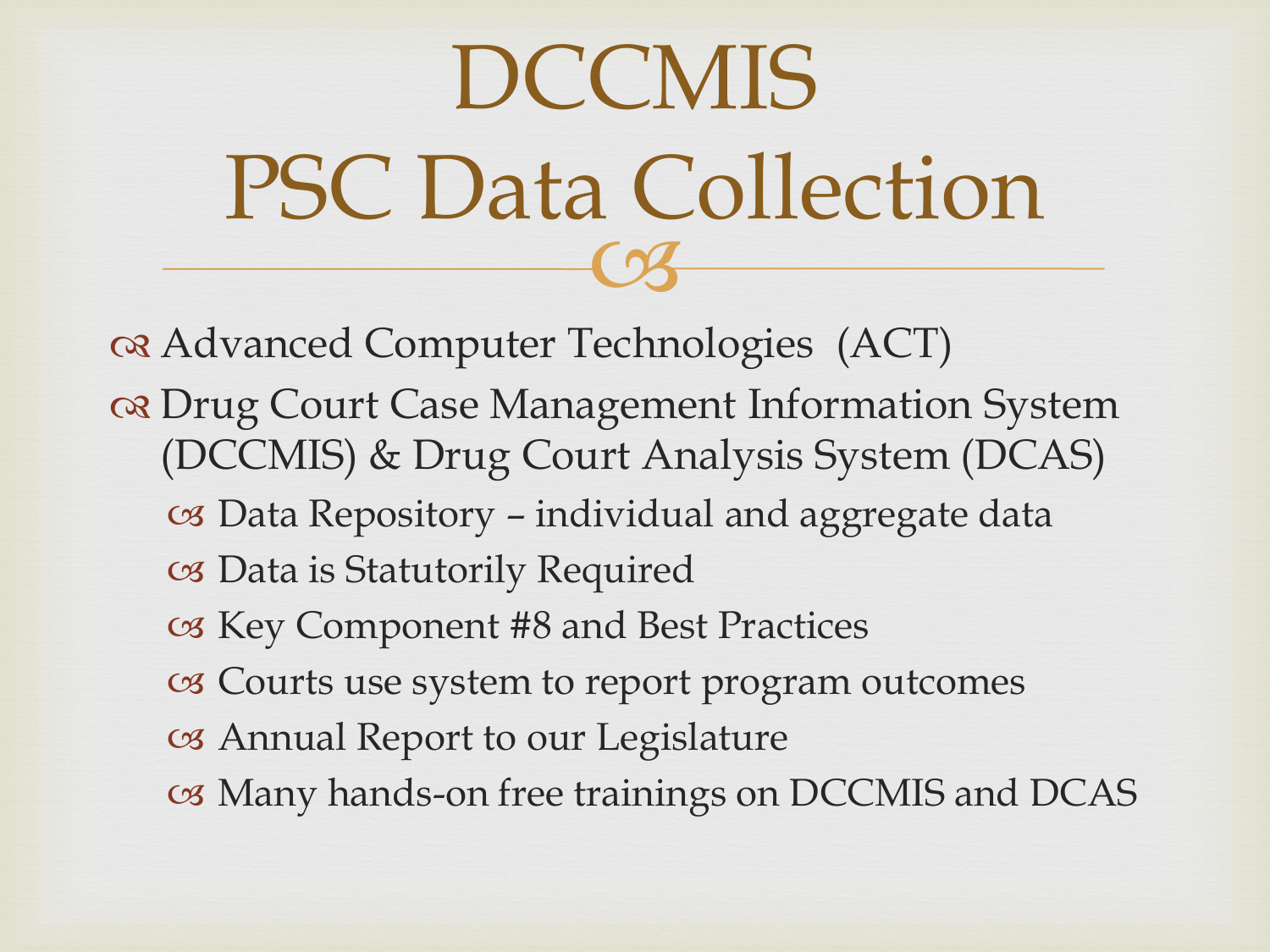### $\frac{1}{3}$ DCAS PSC Data Analyses

 Drug Court Analysis System (DCAS) Basic statistical output – frequencies, percentages, means, medians, st. dev.

Advanced output – chi square, t-test

one Used for annual PSC report:

- Each PSC type caseload statistics and outcomes measures
- Ignition Interlock
- os DCAS Manual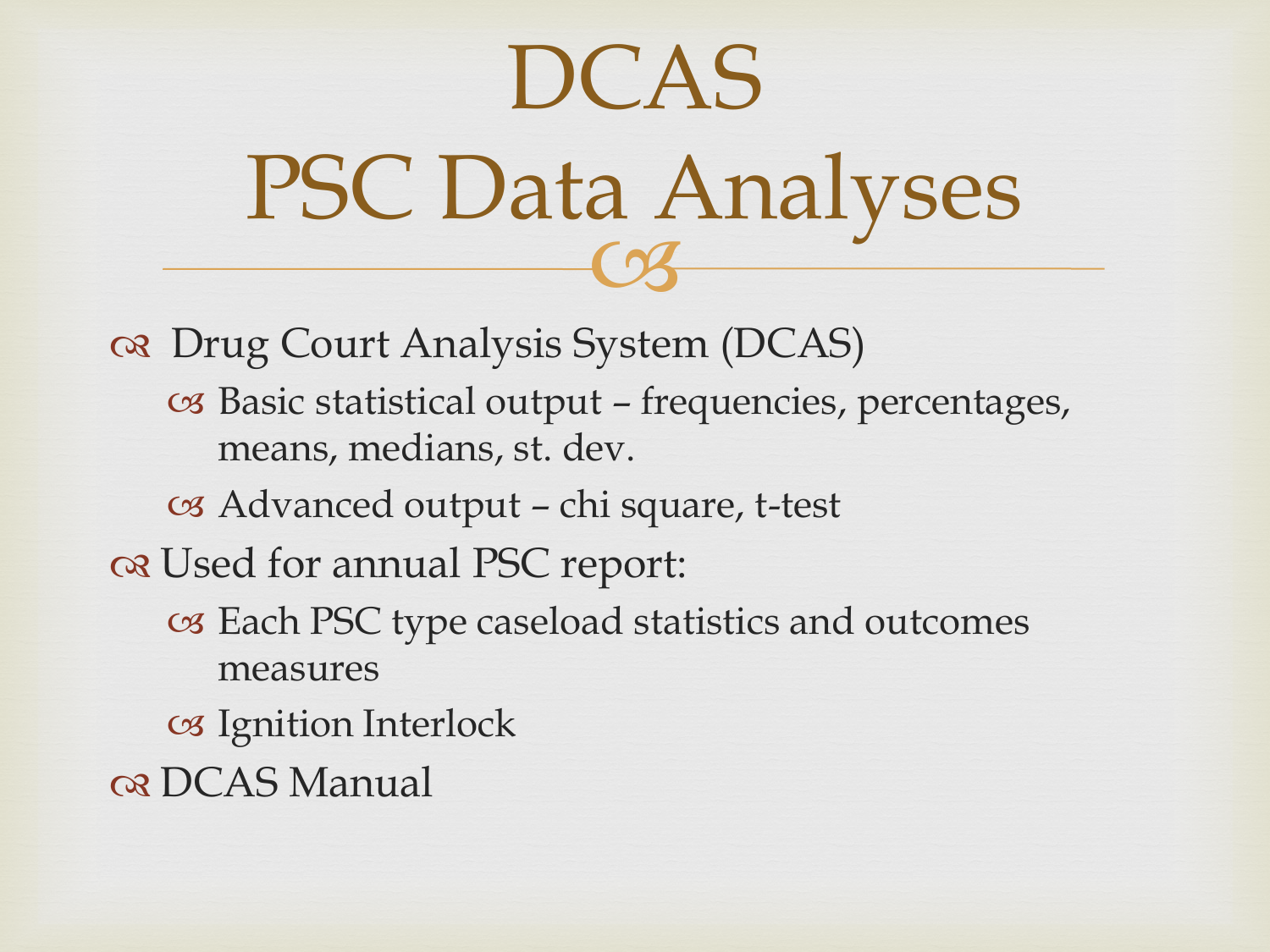# PSC Trainings

All trainings are free and open to those with PSCs  $\overline{\text{C3}}$ !!!

- Juvenile Mental Health Court Forum
- Fundamentals of PSCs
- Drug Court Networking Forum
- Mental Health Court Topic Training
- Process Outcomes and Evaluation Training
- Judicial Role and Leadership
- MAT Training
- Fundamentals of PSCs
- Veterans Treatment Court Forum
- Mental Health Court Forum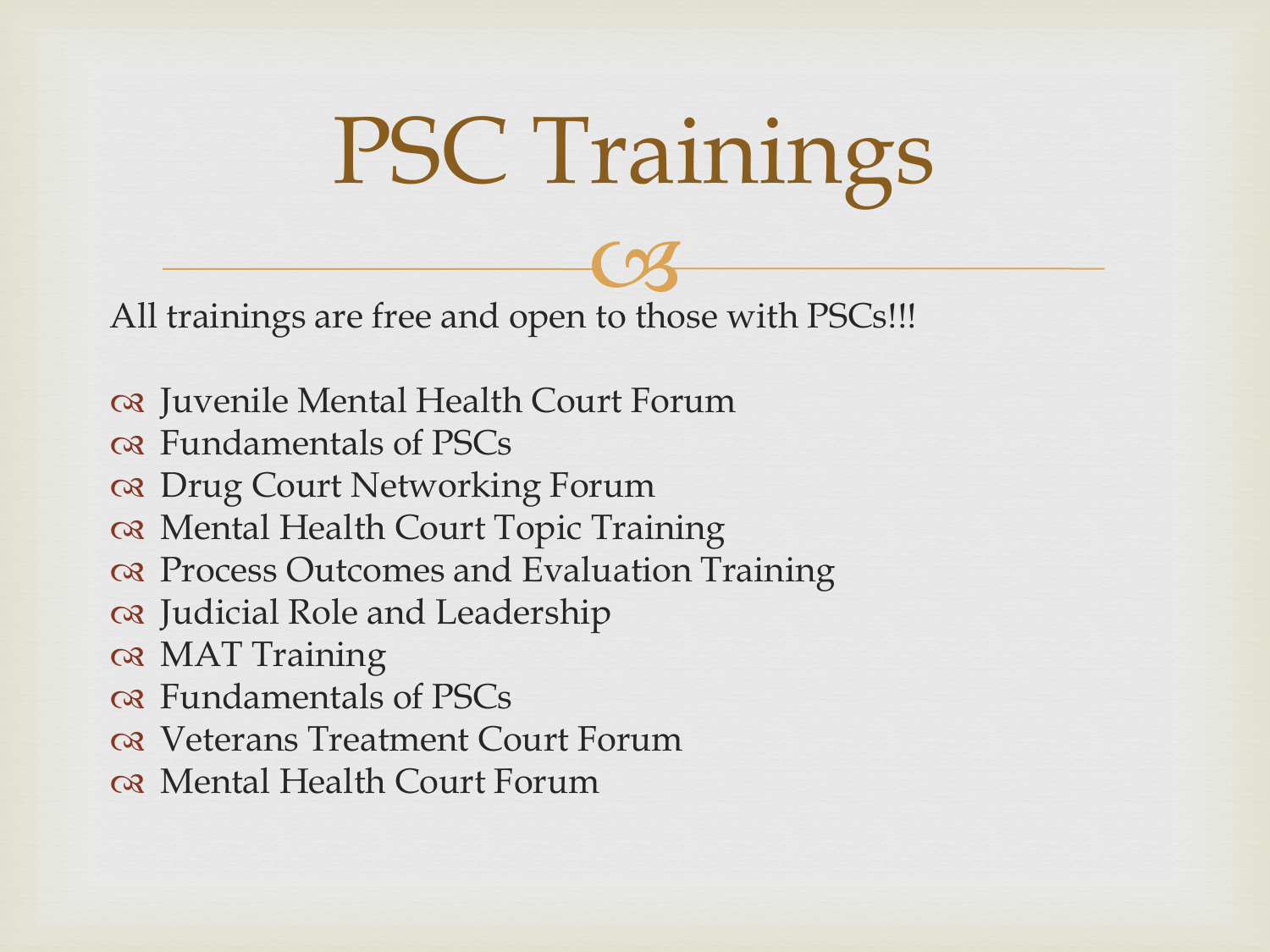$C<sub>3</sub>$ a Randomly chosen courts of Opportunity to talk with program staff and observe program operations Opportunity for courts to ask questions Ensure statute compliance ca Checklist of 10 Key Components or Provide a data evaluation of program Formal report of recommendations and/or requirements

Program Visits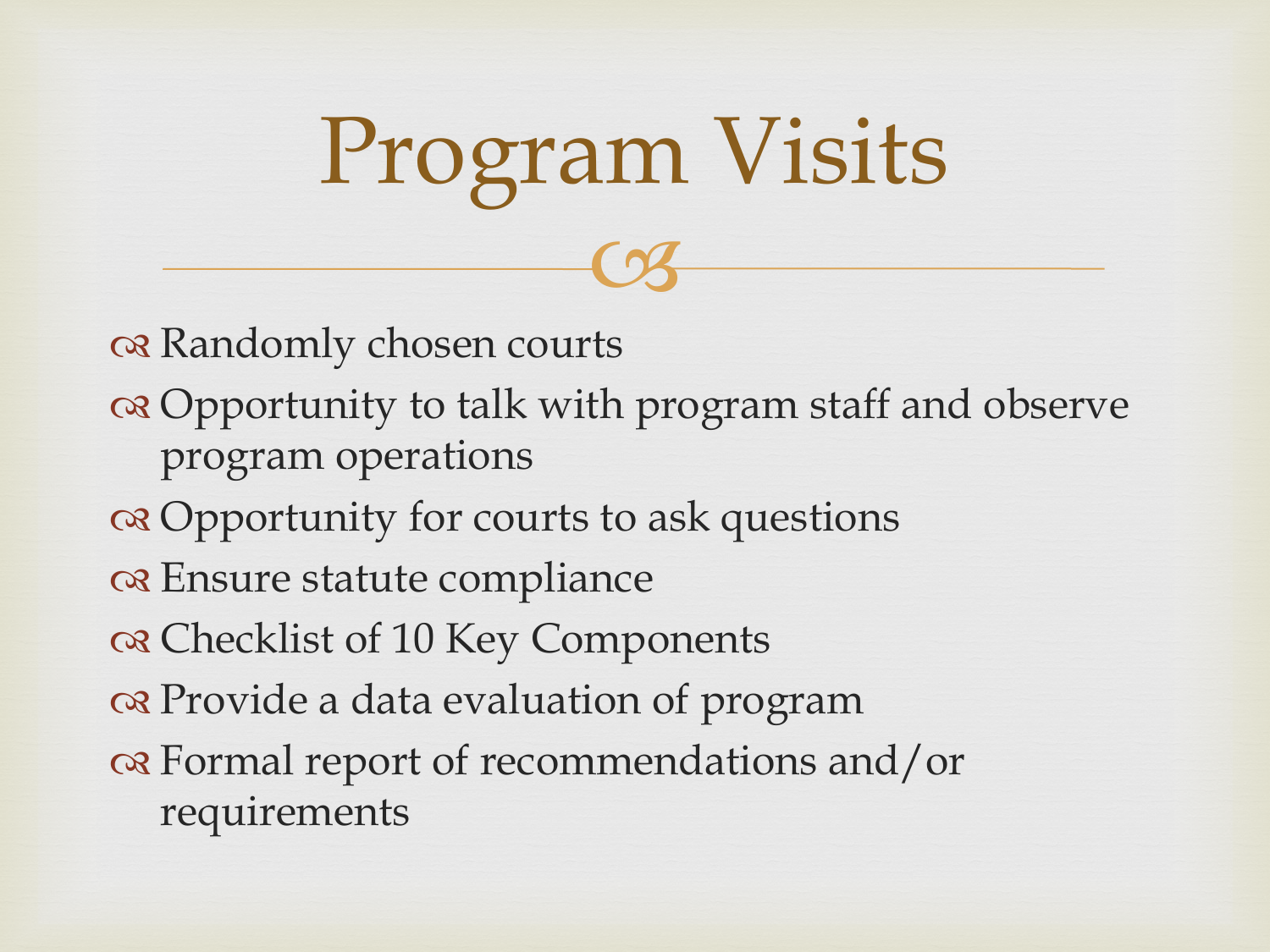# $C<sub>3</sub>$ Ignition Interlock

**⊗ Statute: MCL 600.1084 & MCL 257.304** 

- Effective January 1, 2011 as a pilot project
- Interlock program began January 1, 2015
- Eligibility Criteria:
	- 2 or more convictions for OWI
	- Participating in a drug court program (form MC 393)
	- Must serve 45 day hard suspension
- a Requirements:
	- LAO/MOU showing court has a PSC program
	- Collect data on interlock
	- Program follows the 10 KCs or Guiding Principles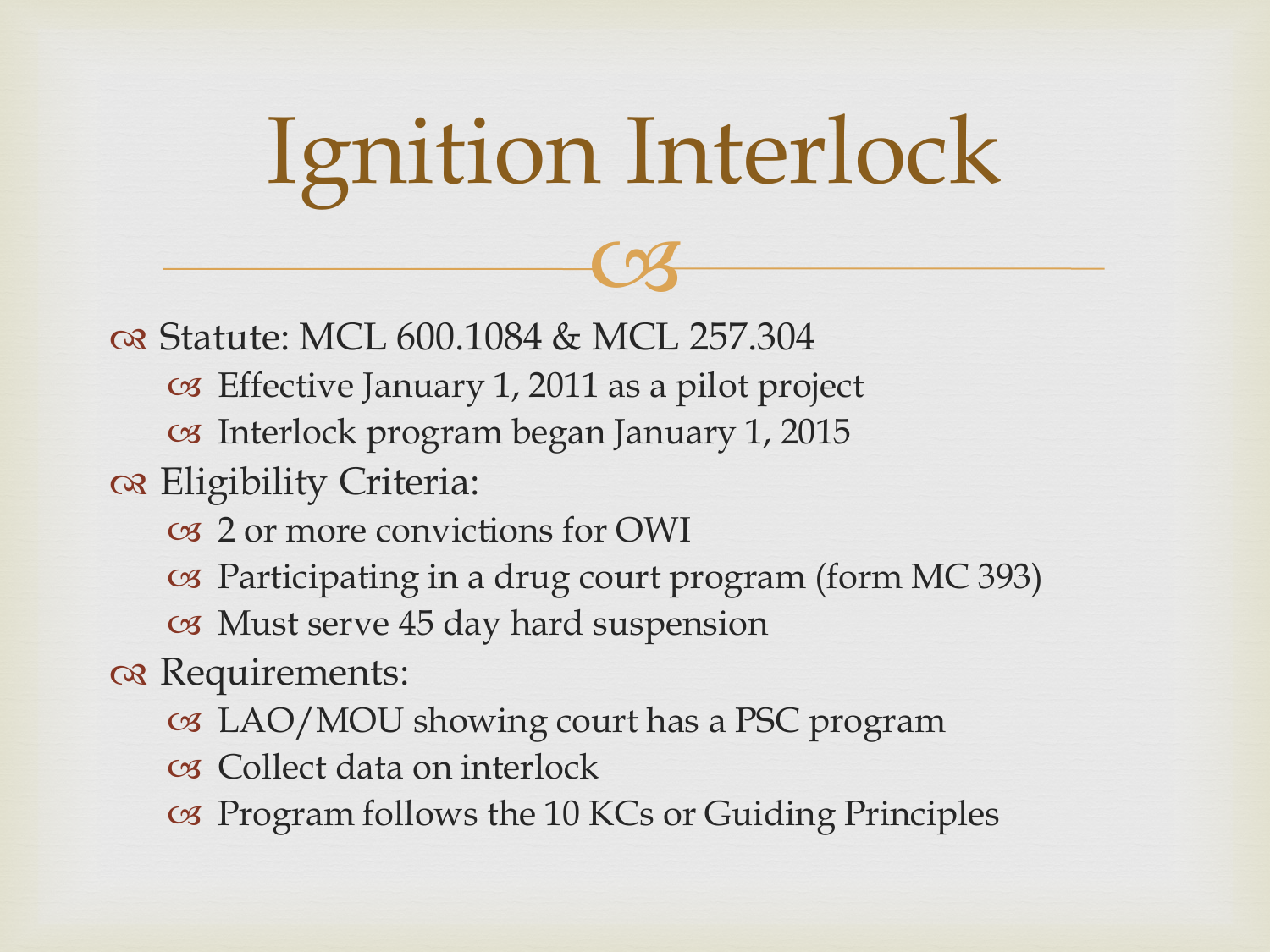### Interlock – How it Works

 $C<sub>3</sub>$ 

 Breath Alcohol Ignition Interlock Device (BAIID) on If higher than the pre-established BAC level, the vehicle will not start

Rolling retest

Other information gathered

 Can access more information from "One Court of Justice" website.

**C<sub>8</sub>** PSC

 Drug Court DWI Court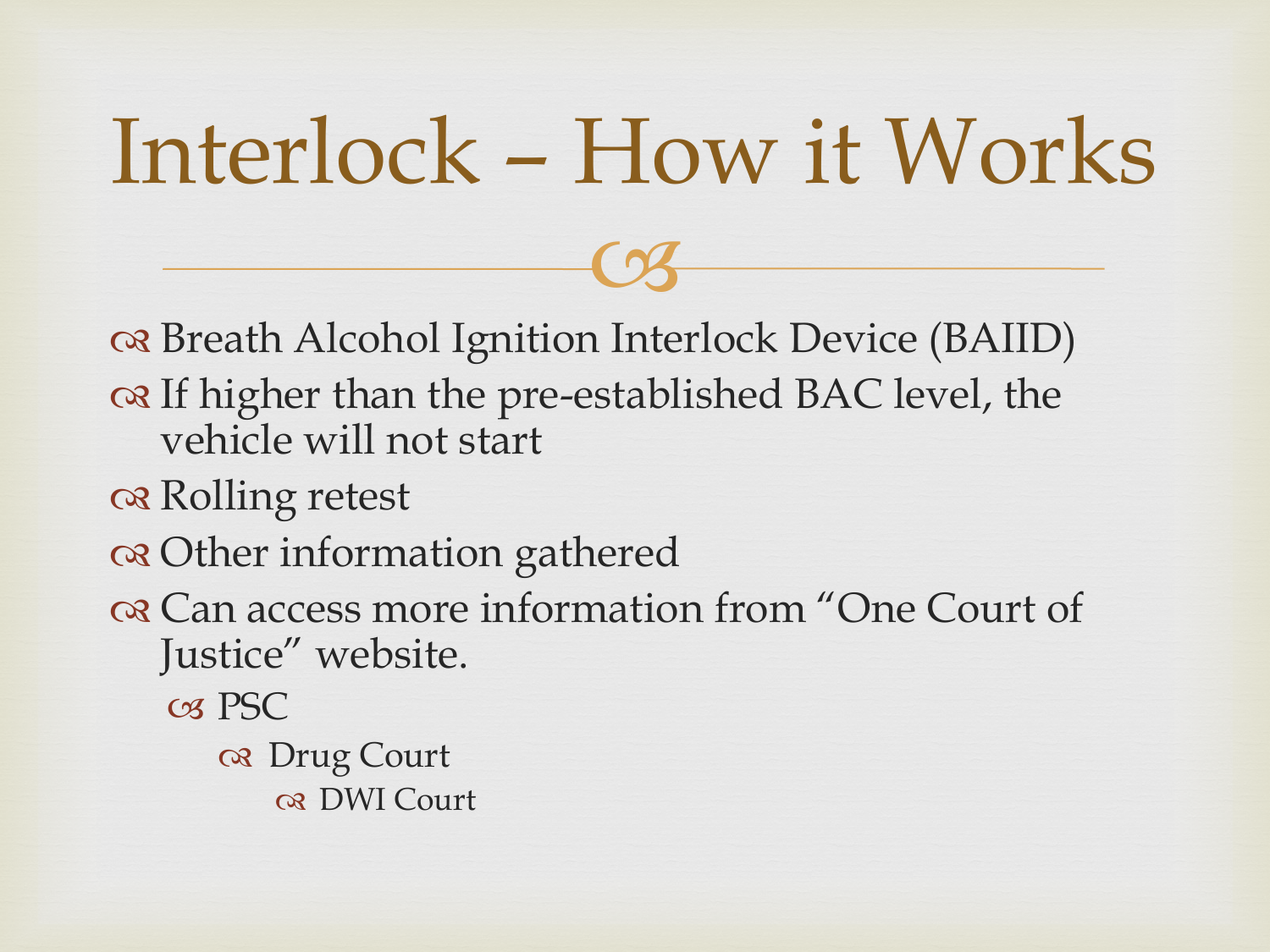# $C<sub>3</sub>$ Ignition Interlock

Tribal Courts and Interlock:

- Contact SCAO and MDOS
- MDOS will set up Direct Access
- SCAO will visit to ensure adherence to 10 KCs
- Submit MOU and tribal court rule or code agreeing to program compliance
- Report interlock data to SCAO; report certain info to MDOS (noncompliance)